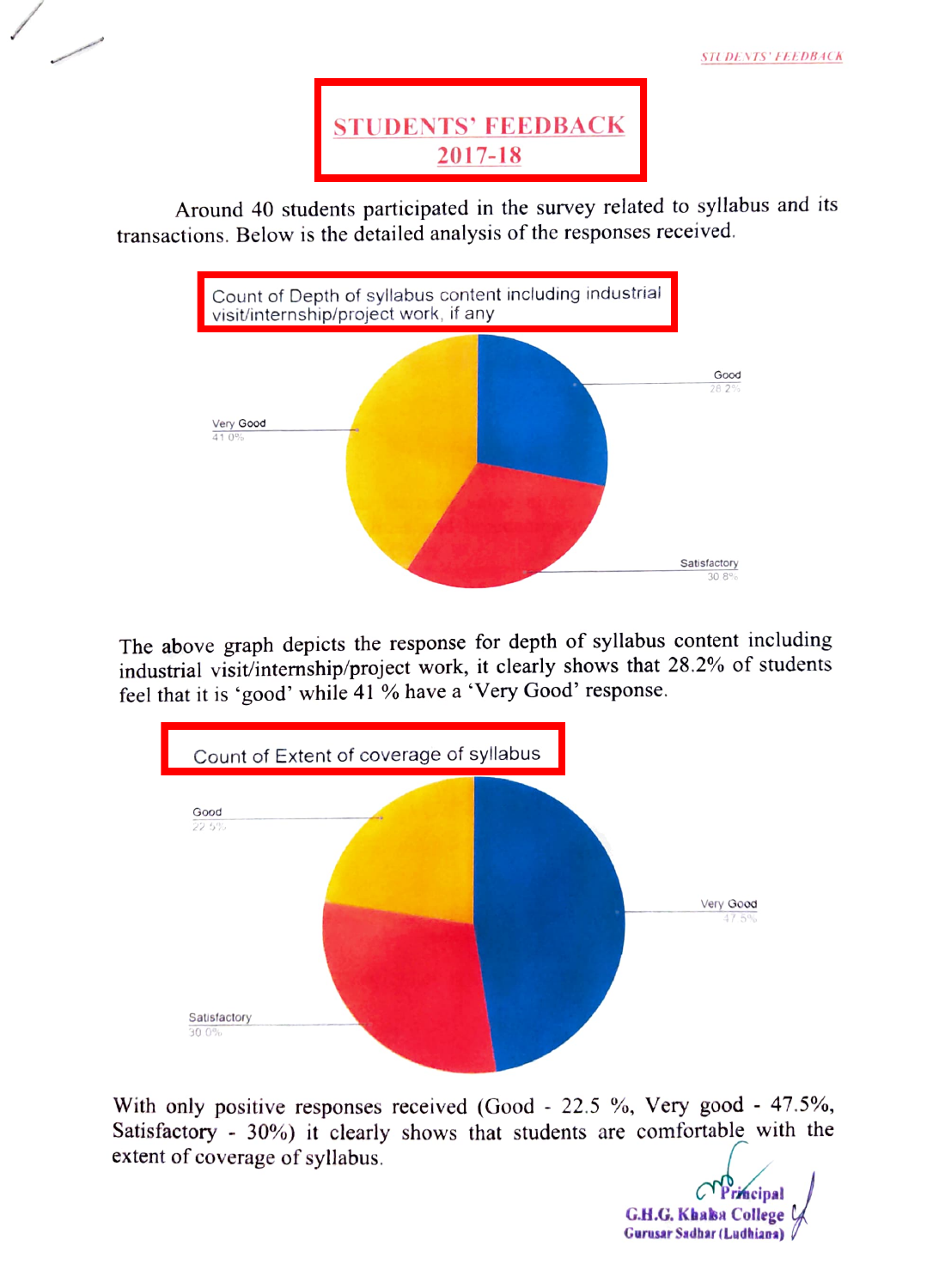

40 % of students feel that learning value in terms of knowledge., concept, manual skill, analytical abilities and broadening perspective is 'Good' while 42.5% of them feel it is 'Very Good'.



A high % of 42.5 fecl that clarity and relevance of textual material is 'good'

Wriacipal G.H.C. Khaka College Gurusar Sadhar (Ladhiaan)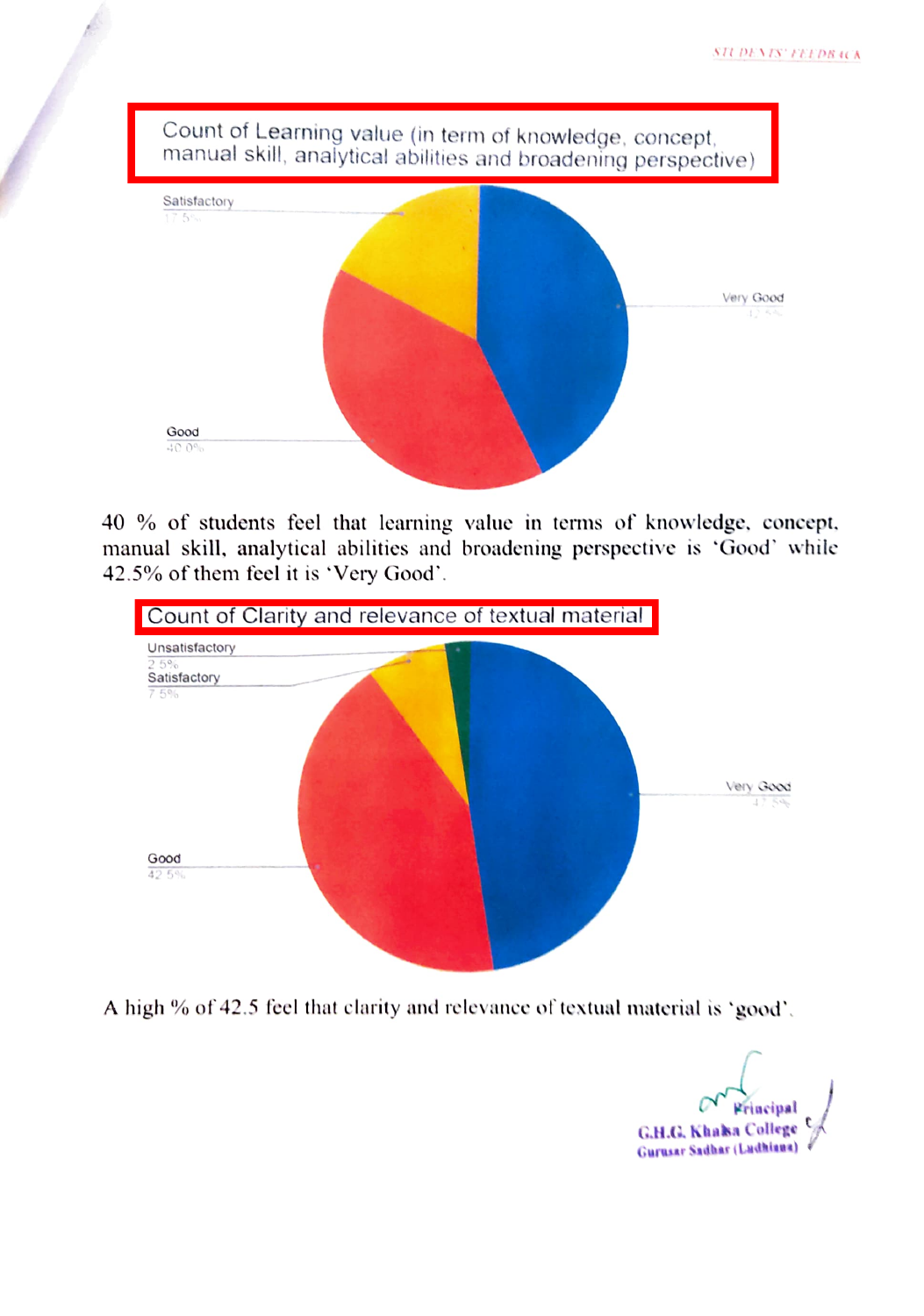

About 30.0 % of students feel that the applicability of syllabus to real life situations is good and 37.5% of them feel it is satisfactory.



About 47.53% of students feel that additional source material like libraries has good' relevance.

G.H.G. Khaba College<br>Gurasar Sadhar (Ladhiana)